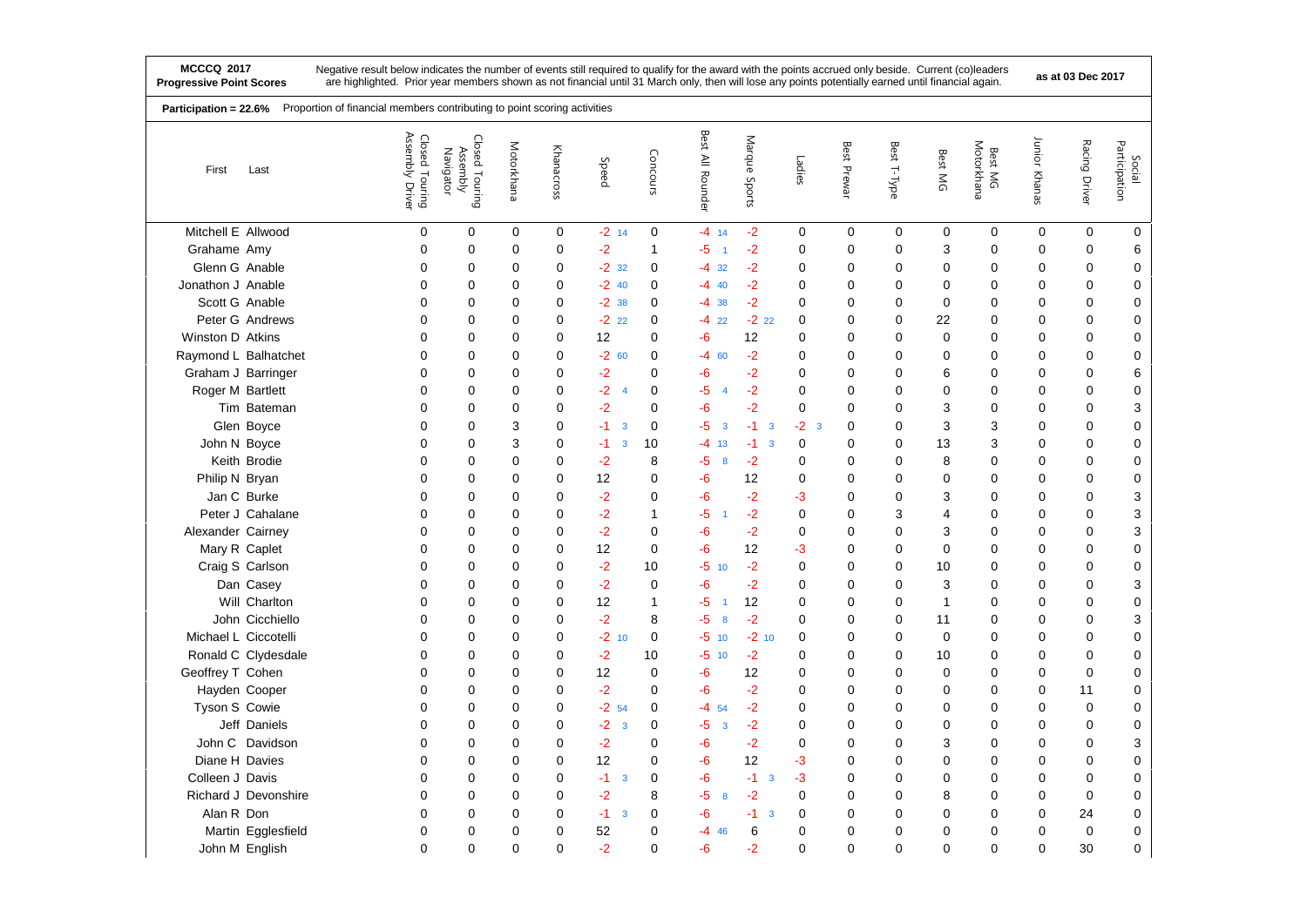|                   | Proportion of financial members contributing to point scoring activities<br>Participation = 22.6% |                                               |                                         |             |             |                                 |              |                         |                                 |             |             |             |                |                       |               |               |                         |
|-------------------|---------------------------------------------------------------------------------------------------|-----------------------------------------------|-----------------------------------------|-------------|-------------|---------------------------------|--------------|-------------------------|---------------------------------|-------------|-------------|-------------|----------------|-----------------------|---------------|---------------|-------------------------|
| First             | Last                                                                                              | Assembly<br>Closed Touring<br>Assembly Driver | Closed Touring<br>Assembly<br>Navigator | Motorkhana  | Khanacross  | Speed                           | Concours     | Best All Rounder        | Marque<br>Sports                | Ladies      | Best Prewar | Best T-Type | Best MG        | Motorkhana<br>Best MG | Junior Khanas | Racing Driver | Participation<br>Social |
|                   | Barry Evans                                                                                       | 0                                             | 0                                       | 0           | 0           | $-2$                            | 12           | $-5$ 12                 | $-2$                            | $\mathbf 0$ | 0           | 12          | 12             | 0                     | $\mathbf 0$   | $\mathbf 0$   | 12                      |
| Raymond G Evans   |                                                                                                   | $\mathbf 0$                                   | 0                                       | $\mathbf 0$ | $\mathbf 0$ | $-22$ 28                        | $\mathbf 0$  | -4<br>28                | $-2$                            | 0           | 0           | 0           | $\mathbf 0$    | 0                     | $\mathbf 0$   | $\mathbf 0$   | $\mathbf 0$             |
|                   | David Farrar                                                                                      | 0                                             | 0                                       | $\mathbf 0$ | $\mathbf 0$ | $-1$<br>$\overline{\mathbf{3}}$ | 10           | -5<br>10                | $-1$<br>$\overline{\mathbf{3}}$ | $\mathbf 0$ | 0           | 0           | 10             | $\mathbf 0$           | $\mathbf 0$   | 0             | $\mathbf 0$             |
|                   | <b>Brian R Ferrabee</b>                                                                           | Not financial                                 |                                         |             |             |                                 |              |                         |                                 |             |             |             |                |                       |               |               |                         |
| David J Ferro     |                                                                                                   | $\pmb{0}$                                     | 0                                       | 0           | $\mathbf 0$ | $-2$                            | 8            | $-5$<br>8               | $-2$                            | 0           | 0           | $\mathbf 0$ | 11             | 0                     | $\mathbf 0$   | $\mathbf 0$   | 3                       |
|                   | lan D Fettes                                                                                      | $\mathbf 0$                                   | 0                                       | $\mathbf 0$ | $\mathbf 0$ | 12                              | $\mathbf 0$  | -6                      | 12                              | $\mathbf 0$ | $\mathbf 0$ | $\mathbf 0$ | 0              | $\Omega$              | $\mathbf 0$   | $\mathbf 0$   | 0                       |
|                   | lan H Finglas                                                                                     | $\mathbf 0$                                   | 0                                       | 0           | 0           | $-2$<br>9                       | $\mathbf 0$  | $-4$<br>$\mathbf{9}$    | $-2$<br>$\overline{9}$          | 0           | $\mathbf 0$ | 0           | 0              | 0                     | $\mathbf 0$   | 0             | $\mathbf 0$             |
|                   | Ainsley D Fitzgerald                                                                              | 0                                             | 0                                       | 0           | $\mathbf 0$ | $-2$<br>6                       | $\mathbf 0$  | $-5$<br>$6\phantom{1}6$ | $-2$                            | 0           | $\mathbf 0$ | $\mathbf 0$ | $\Omega$       | $\Omega$              | $\mathbf 0$   | $\mathbf 0$   | $\mathbf 0$             |
|                   | <b>Bill Fuller</b>                                                                                | 0                                             | 0                                       | 0           | $\mathbf 0$ | $-2$                            | 10           | $-5$<br>10              | $-2$                            | 0           | 10          | 0           | 10             | 0                     | 0             | 0             | $\pmb{0}$               |
|                   | Peter Gannon                                                                                      | 0                                             | 0                                       | $\Omega$    | $\mathbf 0$ | 12                              | 10           | -5<br>10                | 12                              | 0           | 0           | 0           | 10             | 0                     | $\mathbf 0$   | 0             | $\mathbf 0$             |
|                   | Russell Geraghty                                                                                  | 0                                             | 0                                       | 0           | 0           | $-2$                            | $\mathbf 0$  | -6                      | $-2$                            | 0           | $\mathbf 0$ | 0           | 0              | 0                     | 0             | 0             | 3                       |
|                   | John H Gibson                                                                                     | 0                                             | 0                                       | 0           | $\mathbf 0$ | $-220$                          | $\mathbf 0$  | -4<br>20                | $-2$                            | 0           | 0           | 0           | 0              | $\mathbf 0$           | $\mathbf 0$   | $\mathbf 0$   | $\pmb{0}$               |
|                   | Don Glover                                                                                        | 0                                             | 0                                       | $\mathbf 0$ | $\mathbf 0$ | $-1$<br>$\mathbf{3}$            | 10           | -5<br>10                | $-1$<br>$\overline{\mathbf{3}}$ | 0           | 0           | $\mathbf 0$ | 0              | 0                     | $\mathbf 0$   | $\mathbf 0$   | $\mathbf 0$             |
| Robert B Gooley   |                                                                                                   | Not financial                                 |                                         |             |             |                                 |              |                         |                                 |             |             |             |                |                       |               |               |                         |
|                   | Gary S Goulding                                                                                   | 0                                             | 0                                       | $\mathbf 0$ | 0           | 50                              | $\mathbf 0$  | $-4$ 38                 | 12                              | 0           | $\mathbf 0$ | 0           | 0              | 0                     | $\mathbf 0$   | 26            | 0                       |
|                   | Ken J Graham                                                                                      | 6                                             | 0                                       | 8           | 36          | 82                              | $\mathbf 0$  | $-284$                  | 12                              | $\mathbf 0$ | 0           | $\pmb{0}$   | 0              | 0                     | $\mathbf 0$   | $\mathbf 0$   | 3                       |
|                   | Pauline Graham                                                                                    | $\mathbf 0$                                   | 6                                       | 12          | 44          | 66                              | $\mathbf 0$  | $-272$                  | 12                              | 72          | $\mathbf 0$ | $\mathbf 0$ | 0              | $\Omega$              | $\mathbf 0$   | $\mathbf 0$   | 3                       |
| Robert S Grant    |                                                                                                   | $\mathbf 0$                                   | 0                                       | $\mathbf 0$ | $\mathbf 0$ | 12                              | 8            | $-5$<br>8               | 12                              | $\mathbf 0$ | $\mathbf 0$ | 0           | 8              | 0                     | $\mathbf 0$   | $\mathbf 0$   | $\pmb{0}$               |
|                   | Benn Gregory                                                                                      | $\Omega$                                      | 0                                       | $\Omega$    | $\mathbf 0$ | 12                              | $\Omega$     | $-6$                    | 12                              | $\mathbf 0$ | $\Omega$    | $\mathbf 0$ | $\mathbf{0}$   | $\mathbf{0}$          | $\mathbf 0$   | $\mathbf 0$   | $\mathbf 0$             |
|                   | Elaine Hamilton                                                                                   | 0                                             | 0                                       | 0           | 0           | 12                              | 0            | -6                      | 12                              | -3          | $\mathbf 0$ | 0           | 0              | 0                     | 0             | 0             | $\pmb{0}$               |
|                   | Vern Hamilton                                                                                     | $\mathbf 0$                                   | 0                                       | $\mathbf 0$ | $\mathbf 0$ | 23                              | $\mathbf{1}$ | $-3$ 12                 | 12                              | 0           | $\mathbf 0$ | 0           | 4              | $\Omega$              | $\mathbf 0$   | $\mathbf 0$   | 3                       |
|                   | Waco Hamlin                                                                                       | 0                                             | 0                                       | $\mathbf 0$ | 0           | $-2$ 30                         | 0            | -4<br>30                | $-2$                            | 0           | $\mathbf 0$ | 0           | 0              | 0                     | 0             | 0             | $\mathbf 0$             |
| Bevan T Harris    |                                                                                                   | 0                                             | 10                                      | 0           | $\mathbf 0$ | $-2$                            | $\mathbf 0$  | -5<br>10                | $-2$                            | 0           | 0           | 0           | 10             | $\Omega$              | $\mathbf 0$   | $\mathbf 0$   | $\mathbf 0$             |
|                   | Jeffery G Heslewood                                                                               | 0                                             | 0                                       | 0           | 0           | $-2$                            | $\mathbf 0$  | -6                      | $-2$                            | 0           | $\mathbf 0$ | 0           | 0              | 0                     | $\mathbf 0$   | 0             | 3                       |
| James L Heymer    |                                                                                                   | 0                                             | 0                                       | $\mathbf 0$ | $\mathbf 0$ | 52                              | $\mathbf 0$  | -4<br>40                | 12                              | 0           | $\mathbf 0$ | 0           | 0              | 0                     | $\mathbf 0$   | $\mathbf 0$   | $\pmb{0}$               |
|                   | Stephen Hodgson                                                                                   | 0                                             | 0                                       | 0           | 0           | $-2$                            | $\mathbf 0$  | -6                      | $-2$                            | 0           | $\mathbf 0$ | 0           | 9              | 0                     | 0             | 0             | $\boldsymbol{9}$        |
| Errol K Hoger     |                                                                                                   | 0                                             | 0                                       | 0           | $\mathbf 0$ | $-2$                            | $\mathbf 0$  | -6                      | $-2$                            | 0           | 0           | 0           | 3              | 0                     | 0             | 0             | 3                       |
|                   | Kerry F Horgan                                                                                    | $\mathbf 0$                                   | 0                                       | 0           | 0           | $-2$                            | $\mathbf 0$  | $-6$                    | $-2$                            | 0           | $\mathbf 0$ | 0           | 0              | 0                     | $\mathbf 0$   | 0             | 3                       |
| Cameron Hurman    |                                                                                                   | 0                                             | 0                                       | $\mathbf 0$ | 0           | $-2$<br>8                       | $\mathbf 0$  | $-5$<br>8               | $-2$<br>8                       | 0           | $\mathbf 0$ | 0           | 0              | 0                     | $\mathbf 0$   | $\mathbf 0$   | $\pmb{0}$               |
|                   | David Jackson                                                                                     | $\Omega$                                      | 0                                       | $\Omega$    | $\mathbf 0$ | $-2.36$                         | $\mathbf 0$  | -4<br>36                | $-2$<br>8                       | 0           | $\mathbf 0$ | 0           | $\Omega$       | $\Omega$              | $\mathbf 0$   | $\mathbf 0$   | 0                       |
| Tony Jay          |                                                                                                   | 0                                             | 0                                       | 0           | $\mathbf 0$ | 12                              | $\mathbf 0$  | -6                      | 12                              | 0           | $\mathbf 0$ | 0           | 0              | 0                     | $\mathbf 0$   | $\mathbf 0$   | $\pmb{0}$               |
|                   | Chris Johns                                                                                       | $\mathbf 0$                                   | 0                                       | $\Omega$    | $\mathbf 0$ | $-1$<br>39                      | $\mathbf 0$  | $-4$<br>36              | $-1$ 11                         | 0           | $\mathbf 0$ | $\mathbf 0$ | 8              | $\Omega$              | $\mathbf 0$   | $\mathbf 0$   | $\boldsymbol{0}$        |
| Stephen C Johns   |                                                                                                   | $\mathbf 0$                                   | 0                                       | 0           | 0           | $-1$<br>3                       | $\mathbf 0$  | -6                      | $-1$<br>$\overline{\mathbf{3}}$ | 0           | $\mathbf 0$ | 0           | 0              | 0                     | 0             | $\mathbf 0$   | $\mathbf 0$             |
| Matthew D Johnson |                                                                                                   | 0                                             | $\mathbf{0}$                            | 3           | $\mathbf 0$ | $-1$                            | 10           | -4<br>13                | $-1$                            | $\Omega$    | $\Omega$    | 0           | 13             | 3                     | 0             | $\Omega$      | $\pmb{0}$               |
| Dennis J Kelly    |                                                                                                   | 0                                             | 0                                       | $\mathbf 0$ | $\mathbf 0$ | $-2$                            | $\mathbf 0$  | -6                      | -2                              | 0           | $\mathbf 0$ | $\mathbf 0$ | 0              | 0                     | $\mathbf 0$   | 0             | 3                       |
| Gregory P King    |                                                                                                   | 0                                             | $\mathbf{0}$                            | $\Omega$    | $\mathbf 0$ | $-2$<br>30                      | $\Omega$     | -4<br>30                | $-2.30$                         | $\Omega$    | $\Omega$    | $\Omega$    | $\overline{0}$ | $\mathbf{0}$          | $\mathbf 0$   | $\Omega$      | $\mathbf 0$             |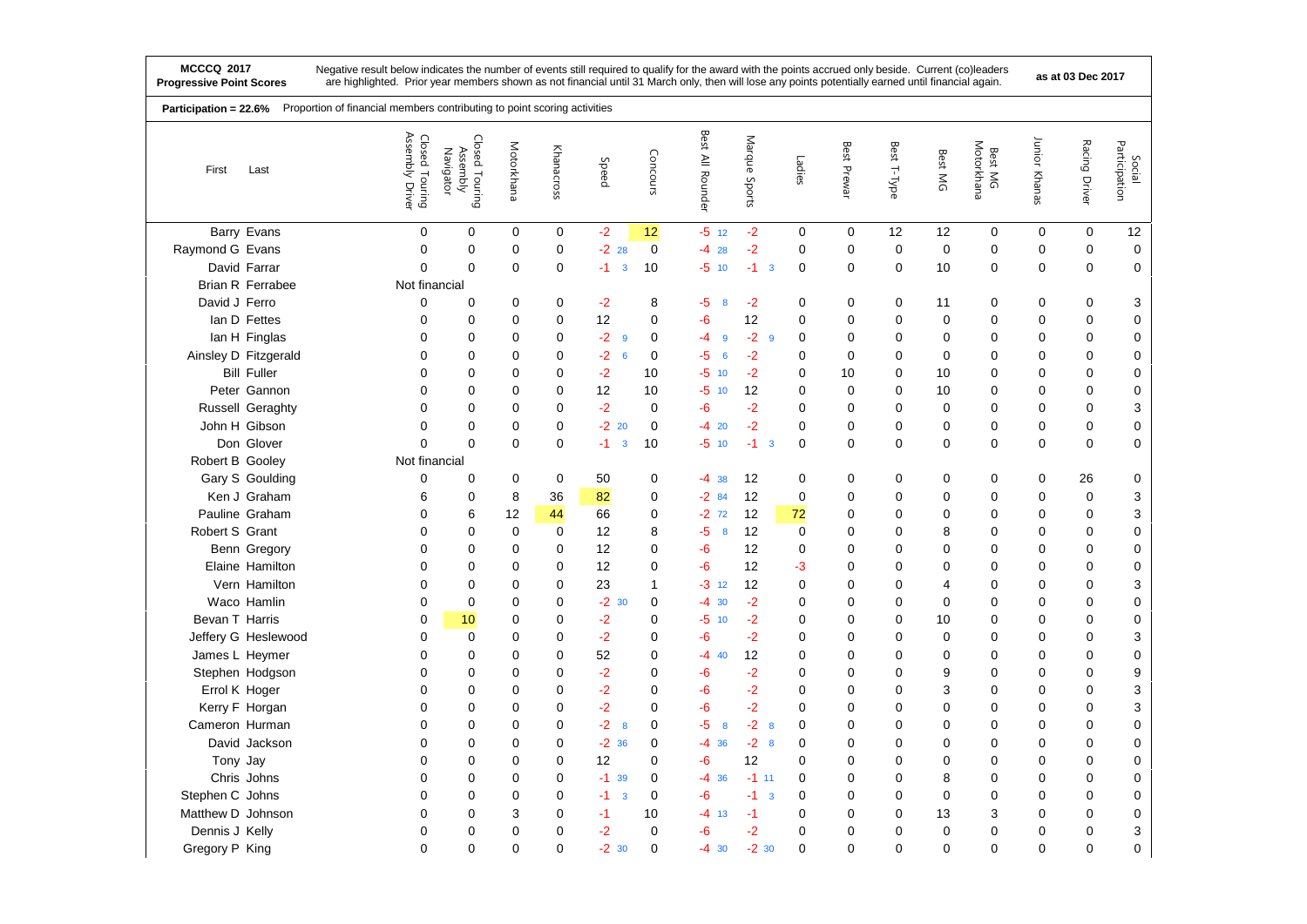|                     | Proportion of financial members contributing to point scoring activities<br>Participation = 22.6% |                                   |                                         |             |                |                                 |              |                                 |                                 |                               |             |                |              |                       |               |               |                         |
|---------------------|---------------------------------------------------------------------------------------------------|-----------------------------------|-----------------------------------------|-------------|----------------|---------------------------------|--------------|---------------------------------|---------------------------------|-------------------------------|-------------|----------------|--------------|-----------------------|---------------|---------------|-------------------------|
| First               | Last                                                                                              | Closed Touring<br>Assembly Driver | Closed Touring<br>Navigator<br>Assembly | Motorkhana  | Khanacross     | Speed                           | Concours     | <b>Best</b><br>All Rounder      | Marque<br>Sports                | Ladies                        | Best Prewar | Best T-Type    | Best MG      | Motorkhana<br>Best MG | Junior Khanas | Racing Driver | Participation<br>Social |
| Phillip S Kraut     |                                                                                                   | $\mathbf 0$                       | 0                                       | 0           | 0              | $-1$<br>$\overline{\mathbf{3}}$ | 10           | $-5$ 10                         | $-1$ 3                          | 0                             | 0           | $\mathbf 0$    | 13           | 0                     | $\mathbf 0$   | $\mathbf 0$   | 3                       |
|                     | Brian L Krieger                                                                                   | 0                                 | 10                                      | 0           | 0              | $-1$<br>3                       | 0            | $-5$<br>10                      | $-1$<br>$\overline{3}$          | 0                             | 0           | 0              | $\mathbf 0$  | 0                     | $\mathbf 0$   | 0             | 0                       |
| Andrew Lake         |                                                                                                   | 0                                 | 0                                       | 0           | $\pmb{0}$      | 18                              | 0            | -4<br>12                        | 18                              | 0                             | $\mathbf 0$ | $\mathbf 0$    | 12           | 0                     | $\mathbf 0$   | 0             | $\mathbf 0$             |
|                     | Chris Lake                                                                                        | 0                                 | $\mathbf 0$                             | 0           | 0              | $-2$<br>$\overline{4}$          | $\mathbf 0$  | -5<br>$\overline{4}$            | $-2$                            | 0                             | 0           | 0              | 0            | 0                     | $\mathbf 0$   | 0             | 0                       |
| Michael S Larymore  |                                                                                                   | 0                                 | 0                                       | $\mathbf 0$ | 0              | $-2$ 10                         | 0            | $-5$<br>10                      | $-2$ 10                         | 0                             | 0           | 0              | 0            | 0                     | $\mathbf 0$   | 0             | $\pmb{0}$               |
|                     | Gary J Lawrence                                                                                   | 0                                 | $\mathbf 0$                             | 0           | $\mathbf 0$    | $-2$                            | 10           | -5<br>10                        | $-2$                            | 0                             | $\mathbf 0$ | 0              | 13           | $\Omega$              | $\mathbf 0$   | 0             | 3                       |
| Michael J Lewis     |                                                                                                   | 0                                 | 0                                       | $\mathbf 0$ | $\mathbf 0$    | $-2$                            | $\mathbf{1}$ | -5                              | $-2$                            | 0                             | $\mathbf 0$ | 0              | 4            | 0                     | $\mathbf 0$   | 0             | 3                       |
|                     | Trevor Llewellyn                                                                                  | $\mathbf{0}$                      | $\mathbf 0$                             | $\Omega$    | $\mathbf 0$    | 12                              | $\mathbf 0$  | -6                              | 12                              | $\mathbf 0$                   | $\mathbf 0$ | 0              | $\Omega$     | $\Omega$              | 0             | 0             | $\mathbf 0$             |
|                     | Barry J Lutwyche                                                                                  | 0                                 | $\mathbf 0$                             | 0           | $\mathbf 0$    | $-2$                            | 0            | -6                              | $-2$                            | $\mathbf 0$                   | $\mathbf 0$ | 0              | 3            | 0                     | $\mathbf 0$   | 0             | 3                       |
|                     | Ross Mackay                                                                                       | 0                                 | $\mathbf 0$                             | $\Omega$    | $\mathbf 0$    | $-260$                          | 0            | $-4$<br>60                      | $-2$                            | 0                             | $\mathbf 0$ | 0              | 0            | $\Omega$              | $\mathbf 0$   | 0             | $\mathbf 0$             |
|                     | David Malone                                                                                      | 0                                 | 0                                       | 0           | $\mathbf 0$    | $-260$                          | 0            | -4<br>60                        | $-2$                            | 0                             | $\mathbf 0$ | 0              | 0            | 0                     | $\mathbf 0$   | 0             | $\pmb{0}$               |
| Andrew J Manfield   |                                                                                                   | $\mathbf{0}$                      | $\mathbf 0$                             | $\Omega$    | $\mathbf 0$    | $-2$                            | $\Omega$     | -6                              | $-2$                            | 0                             | 0           | 0              | 3            | $\mathbf{0}$          | $\mathbf 0$   | 0             | 3                       |
| Jason B Martell     |                                                                                                   | 0                                 | $\mathbf 0$                             | 0           | $\mathbf 0$    | $-2$<br>22                      | 0            | -4<br>22                        | $-2$                            | 0                             | $\mathbf 0$ | 0              | 0            | 0                     | $\mathbf 0$   | $\mathbf 0$   | $\pmb{0}$               |
|                     | Darrell Martin                                                                                    | 0                                 | $\mathbf 0$                             | $\mathbf 0$ | $\mathbf 0$    | $-2$                            | 8            | $-5$<br>8                       | $-2$                            | 0                             | $\mathbf 0$ | 0              | 8            | $\Omega$              | $\mathbf 0$   | 0             | 0                       |
| Robert G Martin     |                                                                                                   | 0                                 | $\mathbf 0$                             | 0           | 0              | $-2$ 40                         | $\mathbf 0$  | -4<br>40                        | $-2$                            | 0                             | 0           | 0              | 0            | 0                     | $\mathbf 0$   | 0             | 0                       |
| Alexandra Mattea    |                                                                                                   | 0                                 | $\mathbf 0$                             | 3           | 8              | $-2$                            | 0            | -5<br>$\overline{\mathbf{3}}$   | $-2$                            | $-2$<br>$\mathbf{3}$          | 0           | 0              | 0            | $\mathbf{0}$          | 11            | 0             | $\mathbf 0$             |
| Ashleigh C Mattea   |                                                                                                   | 0                                 | 0                                       | 3           | $\mathbf 0$    | $-2$                            | 0            | $-5$<br>$\overline{\mathbf{3}}$ | $-2$                            | -2<br>$\overline{\mathbf{3}}$ | 0           | 0              | 0            | 0                     | 3             | 0             | $\pmb{0}$               |
|                     | Dino A Mattea                                                                                     | 0                                 | 0                                       | 0           | 0              | $-2$                            | 10           | -5<br>10                        | $-2$                            | 0                             | 13          | 0              | 13           | 0                     | $\mathbf 0$   | 0             | 3                       |
| Jeremy A Mattea     |                                                                                                   | 0                                 | 0                                       | 3           | 18             | 12                              | $\mathbf 0$  | -5<br>$\mathbf{3}$              | 12                              | 0                             | $\mathbf 0$ | 0              | 0            | 0                     | 21            | 0             | $\mathbf 0$             |
| Richard A Mattea    |                                                                                                   | 0                                 | 0                                       | 0           | 10             | 20                              | 0            | -5<br>$\boldsymbol{8}$          | 12                              | 0                             | 0           | 0              | 0            | 0                     | $\mathbf 0$   | 50            | $\mathbf 0$             |
|                     | Gloria McAndrew                                                                                   | 0                                 | $\mathbf 0$                             | $\mathbf 0$ | 0              | 34                              | 0            | $-4$<br>22                      | 12                              | $-222$                        | $\mathbf 0$ | 0              | 0            | 0                     | 0             | 0             | $\mathbf 0$             |
|                     | Ken McAndrew                                                                                      | 0                                 | 0                                       | 0           | $\mathbf 0$    | $-22$ 26                        | 0            | $-4$<br>26                      | $-2$                            | 0                             | $\mathbf 0$ | 0              | 0            | 0                     | $\mathbf 0$   | 0             | $\mathbf 0$             |
|                     | Kristy I McAndrew                                                                                 | $\mathbf{0}$                      | $\mathbf 0$                             | 0           | 0              | $-1$<br>31                      | 0            | $-4$ 28                         | $-1$ 31                         | $-22$ 28                      | 0           | 0              | 0            | $\Omega$              | 0             | 0             | 0                       |
|                     | Ross McAndrew                                                                                     | 0                                 | 0                                       | 0           | 0              | 35                              | 0            | -4<br>23                        | 12                              | 0                             | 0           | 0              | 0            | 0                     | $\mathbf 0$   | 0             | $\mathbf 0$             |
|                     | Shane R McAndrew                                                                                  | $\mathbf{0}$                      | $\mathbf 0$                             | $\Omega$    | $\mathbf 0$    | $-2.36$                         | 0            | $-4$<br>36                      | $-2$                            | 0                             | 0           | 0              | $\mathbf{0}$ | $\Omega$              | $\mathbf 0$   | 0             | $\mathbf 0$             |
|                     | Neil McCorkindale                                                                                 | 0                                 | 0                                       | 0           | $\mathbf 0$    | $-2$                            | 8            | -5<br>8                         | $-2$                            | 0                             | $\mathbf 0$ | 11             | 11           | 0                     | $\mathbf 0$   | 0             | 3                       |
|                     | Euan M McGarry                                                                                    | $\mathbf{0}$                      | $\mathbf 0$                             | 0           | $\mathbf 0$    | $-222$                          | 0            | $-4$<br>22                      | $-2$                            | 0                             | 0           | $\mathbf 0$    | 0            | $\Omega$              | 0             | 0             | 0                       |
|                     | Jason M McGarry                                                                                   | 0                                 | 0                                       | 0           | $\mathbf 0$    | $-2$<br>50                      | 0            | -4<br>50                        | $-2$                            | 0                             | $\pmb{0}$   | 0              | 0            | 0                     | $\mathbf 0$   | 0             | $\pmb{0}$               |
| Christopher McMahon |                                                                                                   | 10                                | $\mathbf 0$                             | 0           | $\mathbf 0$    | $-1$<br>$\overline{\mathbf{3}}$ | 0            | -5<br>10                        | $-1$<br>$\overline{\mathbf{3}}$ | 0                             | $\mathbf 0$ | 0              | 0            | 0                     | $\mathbf 0$   | $\mathbf 0$   | 0                       |
| Shane A Merrick     |                                                                                                   | Not financial                     |                                         |             |                |                                 |              |                                 |                                 |                               |             |                |              |                       |               |               |                         |
| David J Miles       |                                                                                                   | 0                                 | $\mathbf 0$                             | 0           | 0              | -2                              | $\mathbf 0$  | -6                              | -2                              | $\mathbf 0$                   | 0           | 0              | 3            | 0                     | 0             | 0             | 3                       |
| Meryl J Miles       |                                                                                                   | 0                                 | 0                                       | $\mathbf 0$ | $\pmb{0}$      | $-1$<br>3                       | 0            | -6                              | $-1$<br>3                       | -3                            | $\mathbf 0$ | 0              | 0            | 0                     | $\mathbf 0$   | 0             | $\pmb{0}$               |
|                     | <b>Rick Miles</b>                                                                                 | 0                                 | $\mathbf 0$                             | 0           | $\mathbf 0$    | $-2$                            | $\mathbf 0$  | -6                              | -2                              | 0                             | 0           | 0              | 0            | 0                     | $\mathbf 0$   | 28            | $\boldsymbol{0}$        |
|                     | James Milliner                                                                                    | 0                                 | 0                                       | 0           | $\mathbf 0$    | 14                              | $\mathbf 0$  | -5<br>8                         | 6                               | 0                             | 0           | 0              | 0            | 0                     | $\mathbf 0$   | 0             | $\mathbf 0$             |
| Neil B Mills        |                                                                                                   | 0                                 | $\mathbf 0$                             | $\Omega$    | $\mathbf 0$    | $-1$<br>3                       | 10           | -5<br>10                        | $-1$<br>$\mathbf{3}$            | 0                             | 0           | 0              | 10           | 0                     | $\mathbf 0$   | 0             | $\mathbf 0$             |
| Graham A Moore      |                                                                                                   | $\overline{0}$                    | $\mathbf 0$                             | $\mathbf 0$ | $\overline{0}$ | $-2$                            | 10           | $-5$ 10                         | $-2$                            | 0                             | 0           | $\overline{0}$ | 13           | $\mathbf 0$           | $\mathbf 0$   | $\mathbf 0$   | 3                       |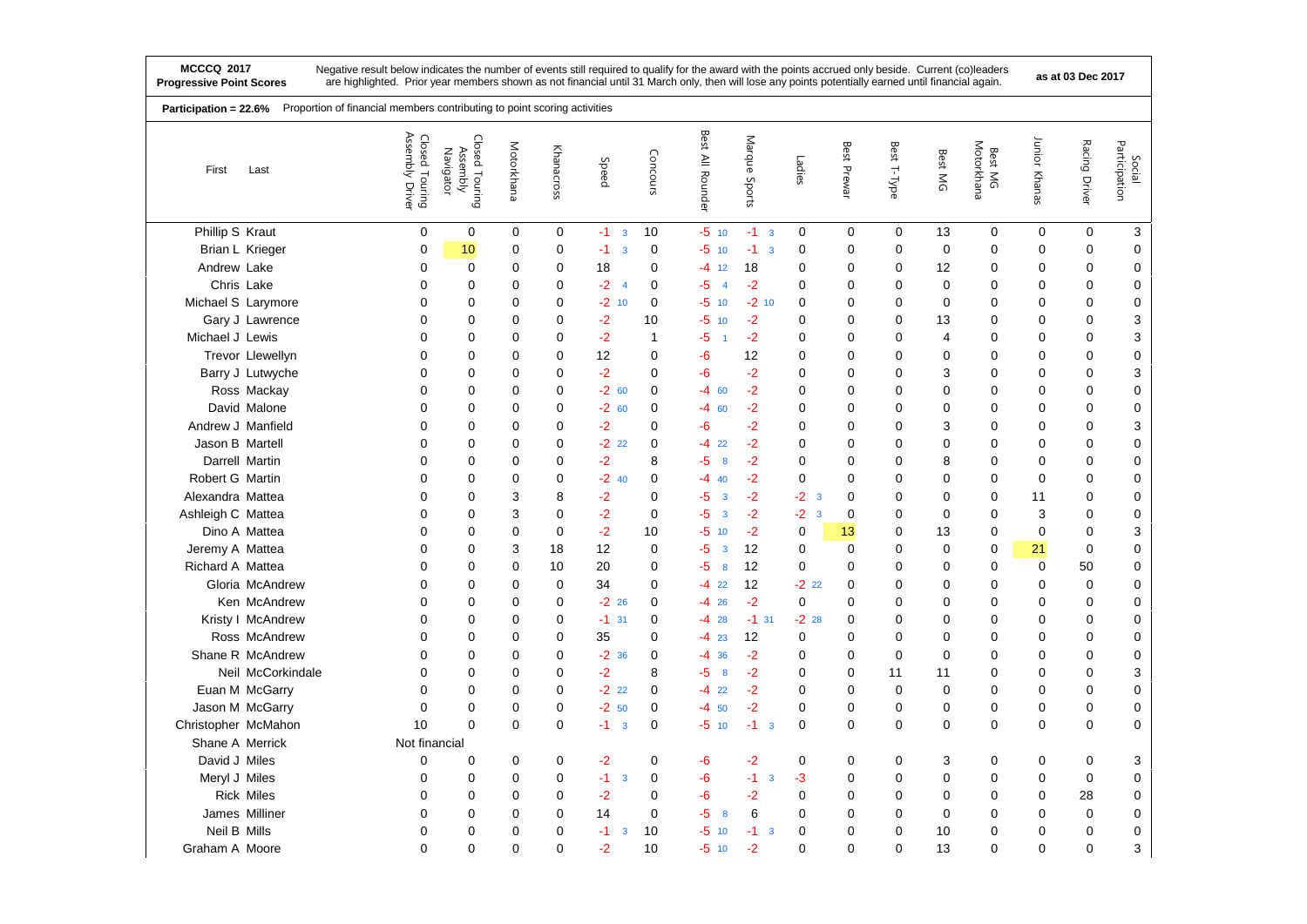| Participation = 22.6%      | Proportion of financial members contributing to point scoring activities |                                   |                                         |             |             |                                 |             |                        |                               |             |             |             |             |                       |               |               |                           |
|----------------------------|--------------------------------------------------------------------------|-----------------------------------|-----------------------------------------|-------------|-------------|---------------------------------|-------------|------------------------|-------------------------------|-------------|-------------|-------------|-------------|-----------------------|---------------|---------------|---------------------------|
| First                      | Last                                                                     | Closed Touring<br>Assembly Driver | Closed Touring<br>Assembly<br>Navigator | Motorkhana  | Khanacross  | Speed                           | Concours    | Best All Rounder       | Marque<br>Sports              | Ladies      | Best Prewar | Best T-Type | Best MG     | Motorkhana<br>Best MG | Junior Khanas | Racing Driver | Participation<br>Social   |
|                            | Daryl L Morton                                                           | 0                                 | $\mathbf 0$                             | 0           | $\mathbf 0$ | $-2$ 30                         | $\mathbf 0$ | $-4$ 30                | $-2$                          | 0           | 0           | 0           | 0           | 0                     | 0             | 0             | 0                         |
|                            | Gary E O'Mullane                                                         | $\mathbf 0$                       | 0                                       | 0           | 0           | $-22$ 26                        | $\mathbf 0$ | $-4$ 26                | $-2$                          | $\mathbf 0$ | $\mathbf 0$ | $\mathbf 0$ | $\mathbf 0$ | 0                     | $\mathbf 0$   | 0             | 0                         |
|                            | Flavio Paggiaro                                                          | 0                                 | 0                                       | 3           | $\mathbf 0$ | 54                              | 12          | $-2.57$                | 54                            | 0           | 0           | 0           | 57          | 3                     | $\mathbf 0$   | $\mathbf 0$   | 0                         |
| Bernard C Pereira          |                                                                          | 0                                 | 8                                       | 0           | 0           | -2                              | 12          | $-420$                 | $-2$                          | 0           | 0           | 8           | 26          | 0                     | 0             | $\mathbf 0$   | 6                         |
| <b>Brian H Pettit</b>      |                                                                          | 0                                 | 0                                       | 0           | 0           | $-1$ 53                         | $\mathbf 0$ | $-4, 50$               | $-1$<br>$\overline{3}$        | 0           | 0           | 0           | 0           | 0                     | 0             | 30            | 0                         |
| Gary R Pitt                |                                                                          | 0                                 | 0                                       | 0           | $\mathbf 0$ | -2                              | $\mathbf 0$ | -6                     | $-2$                          | $\mathbf 0$ | 0           | $\mathbf 0$ | 0           | 0                     | 0             | $\mathbf 0$   | 0                         |
| Mark A Pryor               |                                                                          | 0                                 | 0                                       | 0           | $\mathbf 0$ | $-2$ 34                         | $\mathbf 0$ | -4<br>34               | $-2$                          | 0           | 0           | $\mathbf 0$ | 0           | 0                     | $\mathbf 0$   | 58            | 0                         |
|                            | Brian J Purvis                                                           | $\Omega$                          | 0                                       | $\Omega$    | $\mathbf 0$ | $-2$                            | $\Omega$    | -6                     | -2                            | $\mathbf 0$ | 0           | 3           | 6           | $\Omega$              | $\mathbf 0$   | $\mathbf 0$   | 6                         |
|                            | David P Quelch                                                           | $\mathbf 0$                       | 0                                       | 0           | $\mathbf 0$ | $-22$ 28                        | $\mathbf 0$ | $-428$                 | $-2$                          | $\mathbf 0$ | 0           | $\mathbf 0$ | 0           | 0                     | $\mathbf 0$   | $\mathbf 0$   | 0                         |
| Nathan D Quelch            |                                                                          | $\mathbf 0$                       | 0                                       | $\Omega$    | $\mathbf 0$ | $-2$ 40                         | $\Omega$    | -4<br>40               | $-2$                          | $\mathbf 0$ | 0           | $\mathbf 0$ | $\mathbf 0$ | $\Omega$              | $\mathbf 0$   | $\mathbf 0$   | 0                         |
|                            | Shaun Rankin                                                             | $\mathbf 0$                       | 0                                       | 0           | $\mathbf 0$ | 48                              | 0           | -4<br>36               | 44                            | 0           | 0           | $\mathbf 0$ | 35          | 0                     | $\mathbf 0$   | $\mathbf 0$   | 3                         |
|                            | Delia M Rayment                                                          | $\mathbf 0$                       | 0                                       | 0           | $\mathbf 0$ | $-1$<br>$\overline{\mathbf{3}}$ | 8           | -5<br>8                | $-1$<br>3                     | -3<br>8     | 0           | $\mathbf 0$ | 8           | 0                     | $\mathbf 0$   | $\mathbf 0$   | 0                         |
|                            | Peter G Rayment                                                          | 0                                 | 0                                       | $\mathbf 0$ | 0           | $-1$<br>$\mathbf{3}$            | 0           | -6                     | -1<br>$\overline{\mathbf{3}}$ | $\mathbf 0$ | 0           | $\mathbf 0$ | 0           | 0                     | $\mathbf 0$   | $\mathbf 0$   | 0                         |
| Joanne L Reinke            |                                                                          | 0                                 | 0                                       | 11          | $\mathbf 0$ | 64                              | $\mathbf 0$ | $-363$                 | 12                            | $-1$ 63     | 0           | 0           | 0           | 0                     | $\mathbf 0$   | $\mathbf 0$   | 0                         |
|                            | Karl M Reinke                                                            | 0                                 | 0                                       | 13          | $\mathbf 0$ | 68                              | $\mathbf 0$ | $-369$                 | 12                            | $\mathbf 0$ | 0           | $\mathbf 0$ | 0           | $\Omega$              | $\mathbf 0$   | $\mathbf 0$   | 0                         |
|                            | Steve Riley                                                              | 0                                 | 0                                       | 0           | $\mathbf 0$ | $-220$                          | 0           | $-420$                 | $-220$                        | 0           | 0           | $\mathbf 0$ | 20          | 0                     | 0             | $\mathbf 0$   | 0                         |
|                            | David L Roberts                                                          | 0                                 | 0                                       | 0           | $\mathbf 0$ | $-2$ 48                         | 0           | $-448$                 | $-248$                        | 0           | 0           | $\mathbf 0$ | 0           | 0                     | $\mathbf 0$   | $\mathbf 0$   | 0                         |
|                            | David N Robertson                                                        | 0                                 | 0                                       | 0           | 0           | $-2$ 10                         | $\mathbf 0$ | -5<br>10               | $-210$                        | $\mathbf 0$ | 0           | 0           | 0           | 0                     | $\mathbf 0$   | $\mathbf 0$   | 0                         |
|                            | Chris Romano                                                             | 0                                 | 0                                       | 0           | $\mathbf 0$ | -2                              | $\mathbf 0$ | -6                     | $-2$                          | $\mathbf 0$ | 0           | $\mathbf 0$ | 0           | 0                     | $\mathbf 0$   | 12            | 0                         |
| Aubrey V Ross              |                                                                          | 0                                 | 0                                       | 0           | $\mathbf 0$ | $-2$                            | 0           | -6                     | $-2$                          | 0           | $\mathbf 0$ | $\mathbf 0$ | 3           | 0                     | $\mathbf 0$   | $\mathbf 0$   | $\ensuremath{\mathsf{3}}$ |
| Andrew Scott               |                                                                          | 0                                 | 0                                       | 0           | $\mathbf 0$ | $-2$                            | $\mathbf 0$ | $-6$                   | $-2$                          | $\mathbf 0$ | 0           | $\mathbf 0$ | 3           | $\mathbf{0}$          | $\mathbf 0$   | $\mathbf 0$   | 3                         |
| James S Scott              |                                                                          | 0                                 | 0                                       | $\Omega$    | $\mathbf 0$ | $-2$                            | 0           | -6                     | $-2$                          | $\mathbf 0$ | $\Omega$    | 0           | 0           | 0                     | 0             | $\mathbf 0$   | 0                         |
| Chrystellee Semple         |                                                                          | 10                                | 0                                       | $\mathbf 0$ | 10          | 15                              | 8           | $-3$ 21                | 12                            | $-1$ 21     | $\mathbf 0$ | $\mathbf 0$ | 0           | $\Omega$              | $\mathbf 0$   | $\mathbf 0$   | 0                         |
| Robert J Semple            |                                                                          | 10                                | 0                                       | $\mathbf 0$ | $\mathbf 0$ | $-2$                            | 8           | $-4$ 18                | $-2$                          | $\mathbf 0$ | 0           | $\mathbf 0$ | 18          | 0                     | $\mathbf 0$   | $\mathbf 0$   | 0                         |
|                            | <b>Ted Sibley</b>                                                        | $\mathbf 0$                       | 0                                       | 0           | $\mathbf 0$ | $-2$                            | 10          | -5<br>10               | $-2$                          | $\mathbf 0$ | 0           | $\mathbf 0$ | 0           | 0                     | $\mathbf 0$   | 30            | 0                         |
|                            | Tony Slattery                                                            | 0                                 | 0                                       | $\mathbf 0$ | $\mathbf 0$ | $-2$                            | 8           | -5<br>$\boldsymbol{8}$ | $-2$                          | $\mathbf 0$ | 8           | $\mathbf 0$ | 8           | 0                     | $\mathbf 0$   | $\mathbf 0$   | 0                         |
| Barry D Smith              |                                                                          | 0                                 | 0                                       | $\Omega$    | $\mathbf 0$ | $-1$<br>$\mathbf{3}$            | $\mathbf 0$ | -6                     | $-1$<br>$\overline{3}$        | $\mathbf 0$ | 0           | $\mathbf 0$ | 0           | 0                     | $\mathbf 0$   | $\mathbf 0$   | 0                         |
| Barry J Smith              |                                                                          | 0                                 | 0                                       | 0           | 0           | 72                              | 10          | -3<br>70               | 12                            | 0           | 0           | $\mathbf 0$ | 0           | 0                     | 0             | $\mathbf 0$   | 0                         |
|                            | <b>Brad Smith</b>                                                        | 0                                 | 0                                       | 0           | $\mathbf 0$ | $-1$<br>$\overline{\mathbf{3}}$ | $\mathbf 0$ | -6                     | -1<br>$\overline{\mathbf{3}}$ | 0           | 0           | 0           | 0           | 0                     | $\mathbf 0$   | 73            | 0                         |
| Richard W Sorensen         |                                                                          | 0                                 | 0                                       | 0           | $\mathbf 0$ | 12                              | 10          | $-5$ 10                | 12                            | $\mathbf 0$ | 0           | 10          | 10          | 0                     | $\mathbf 0$   | 0             | 10                        |
|                            | Mal Spiden                                                               | 20                                | 0                                       | 6           | 20          | 12                              | 0           | $-326$                 | 12                            | 0           | 0           | $\mathbf 0$ | 26          | 6                     | 0             | $\mathbf 0$   | $\mathbf 0$               |
|                            | Paul Strange                                                             | $\mathbf 0$                       | 0                                       | 0           | 0           | 12                              | $\mathbf 0$ | -6                     | 12                            | $\mathbf 0$ | 0           | $\mathbf 0$ | 0           | $\mathbf{0}$          | $\mathbf 0$   | $\mathbf 0$   | 0                         |
| <b>Berenice M Stratton</b> |                                                                          | 0                                 | 0                                       | 0           | 0           | 33                              | $\mathbf 0$ | $-4$ 21                | 33                            | $-221$      | 0           | 0           | 0           | 0                     | 0             | $\mathbf 0$   | 0                         |
|                            | <b>Brad Stratton</b>                                                     | 0                                 | 0                                       | $\Omega$    | $\Omega$    | 28                              | $\Omega$    | $-4$<br>16             | 22                            | 0           | 0           | $\mathbf 0$ | 0           | $\mathbf{0}$          | $\mathbf 0$   | 51            | 0                         |
|                            | John A Stratton                                                          | 0                                 | 0                                       | $\mathbf 0$ | $\mathbf 0$ | 12                              | $\mathbf 0$ | -6                     | 12                            | 0           | 0           | 0           | 0           | 0                     | 0             | $\mathbf 0$   | 0                         |
|                            | John R Stuckey                                                           | $\mathbf 0$                       | 0                                       | 3           | $\mathbf 0$ | $-2$<br>60                      | $\mathbf 0$ | $-363$                 | $-2$                          | $\mathbf 0$ | 0           | 0           | 0           | 0                     | $\mathbf 0$   | $\mathbf 0$   | 0                         |